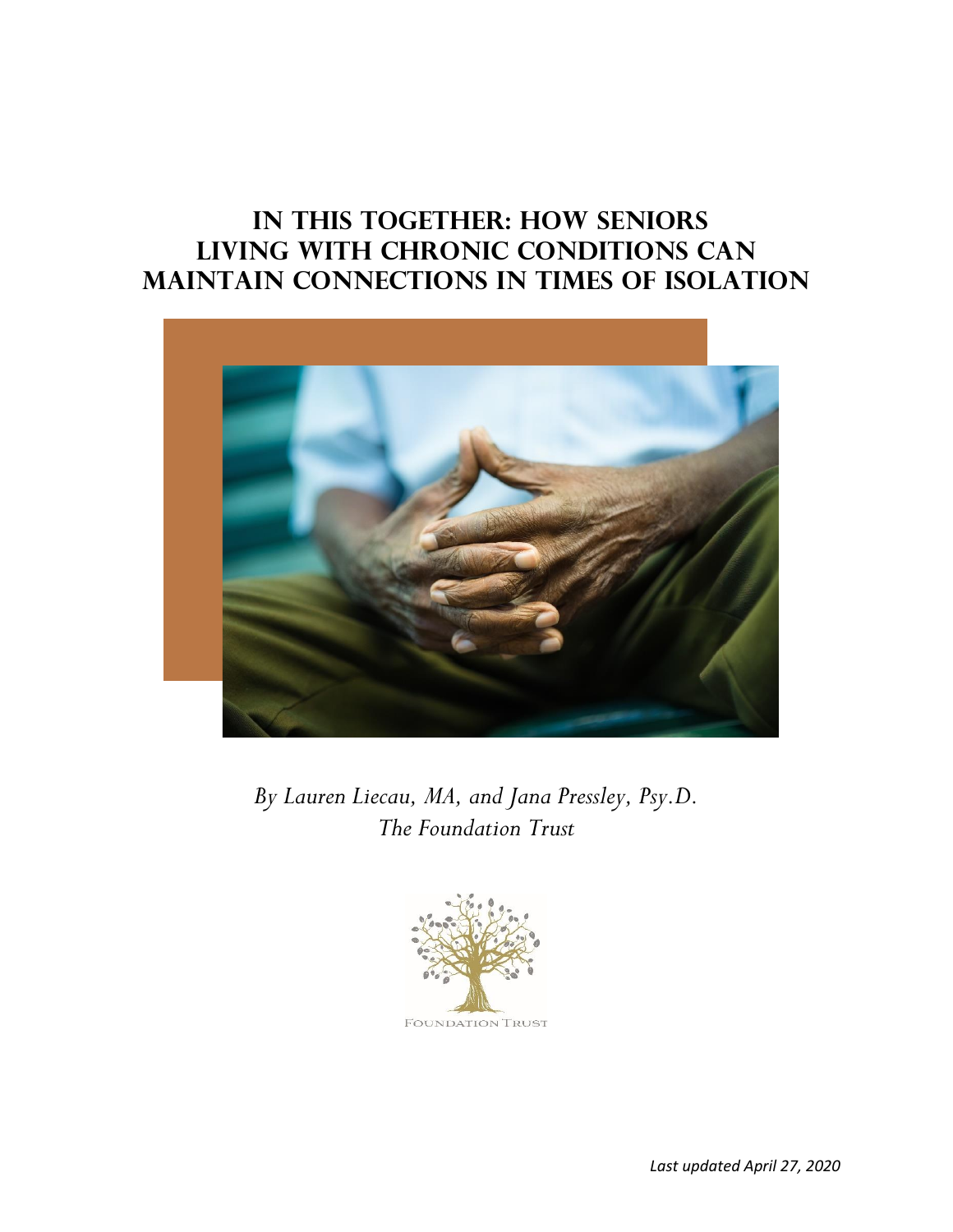This resource guide was developed to enrich basic caregiving for seniors living with chronic conditions and to help them cope with stressors engendered by public health crises and other major events that impact routine access to resources, support, and community engagement. Initially compiled in response to the COVID-19 pandemic, this guide offers coping strategies that are applicable in many situations. Combining mental health and wellness insights with input leveraged from the Foundation Trust's community partners in eldercare, this psychoeducational resource highlights examples of how seniors and their caregivers can adapt their activities during times of sequestering and physical isolation to promote well-being and stay connected.

Note: The recommendations in this guide may not be relevant or feasible for everyone, as having core basic needs fulfilled is essential before being able to address some of the other elements of wellness that are outlined here.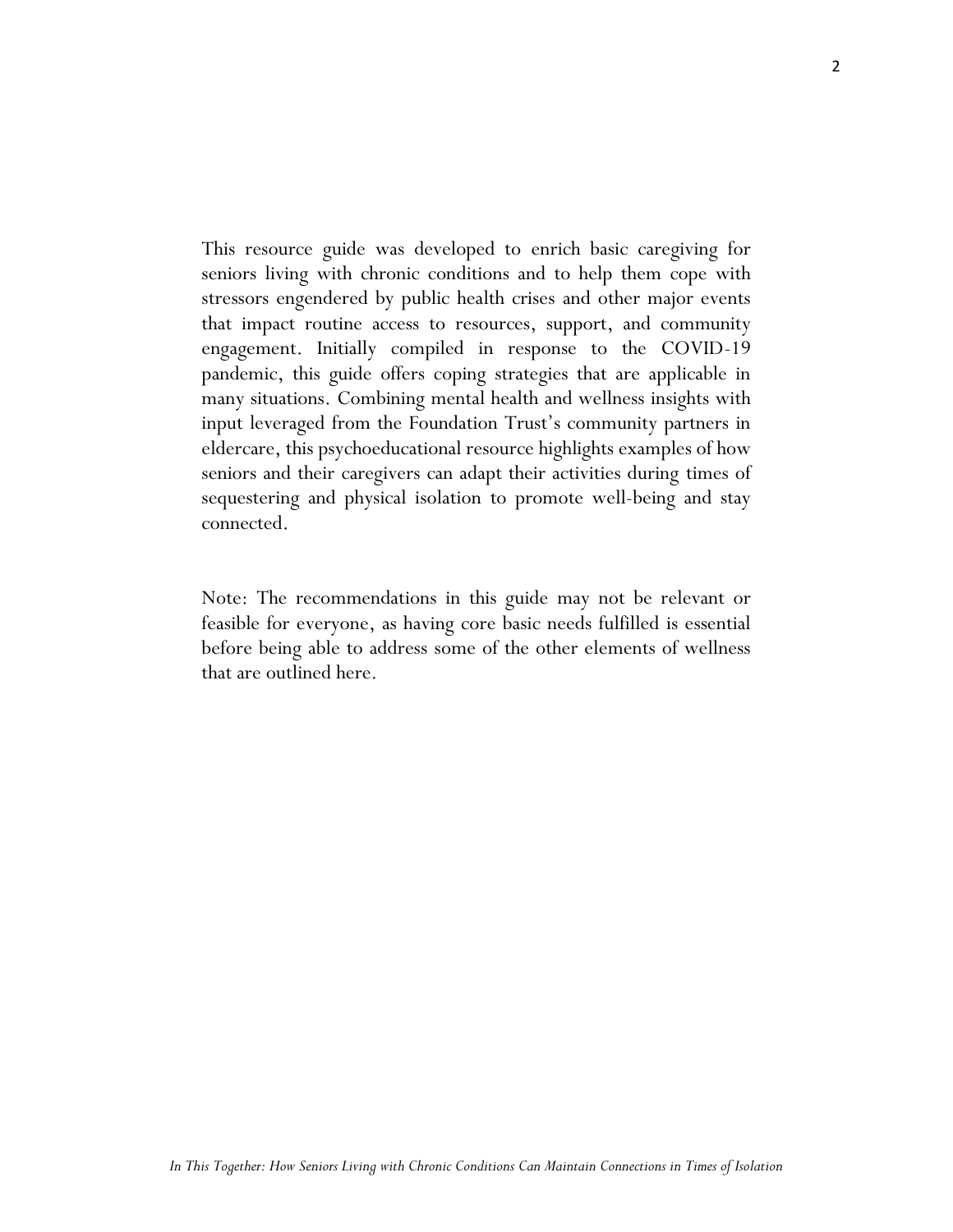#### **CHRONIC CONDITIONS FACING VULNERABLE SENIORS**

The Foundation Trust is committed to restoring dignity and quality of care for adults living with chronic conditions. Our regional service partners' work includes many activities to help seniors avoid social isolation, with a variety of options from exercise classes to home visits. During periods of required physical distancing such as that occasioned by the coronavirus pandemic, many of these services are heavily restricted or discontinued altogether. This creates a void for a population that is not only at risk of serious physical complications from COVID-19, but also highly vulnerable to emotional challenges associated with isolation. This presents a significant conundrum for staff in senior care facilities, adult children caring for their aging parents, and other eldercare providers who are all striving day-to-day to meet the diverse needs of those in their care.

Like individuals at any stage of life, senior adults are often living with the ongoing impact of **mental health challenges**. Approximately 1 in 4 older adults are living with a psychological or neurological disorder, with dementia, depression, and anxiety as the most common diagnoses. Many older adults are coping with a wide variety of associated mental health struggles including substance use and self-harming behaviors.

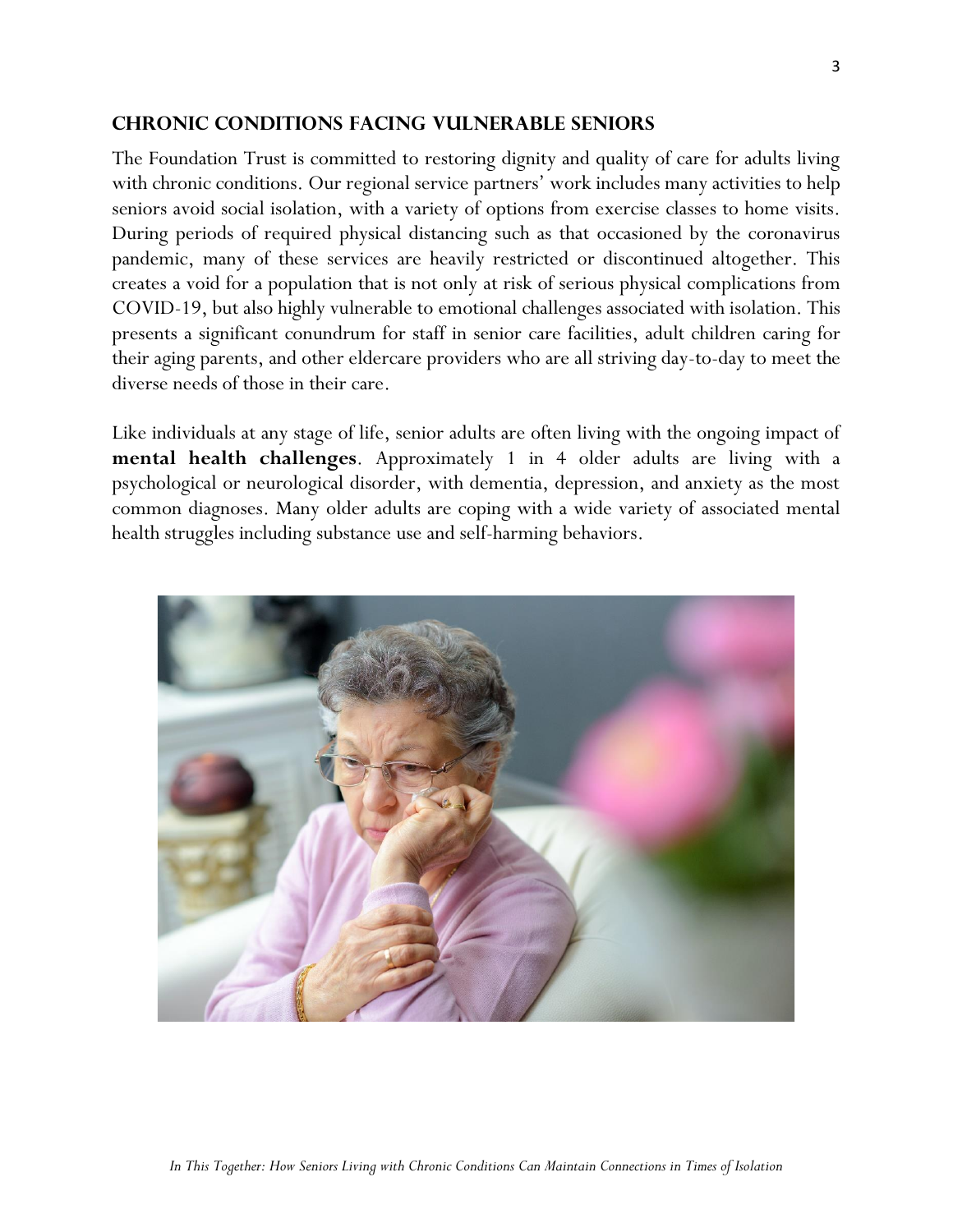Although there are multiple risk factors for mental health difficulties at any stage of life, senior adults or adults with **chronic medical and neurodegenerative conditions** experience stressors that **can compound psychological distress**, including decline in overall functional abilities, chronic pain, and progressive loss of gross motor functioning, mobility, hearing or vision. For example, depression rates are similar throughout adulthood. However, risk for depression is significantly heightened for senior adults whose medical status requires them to seek home health care or long-term residential care. The synergistic relationship between medical disease and psychiatric diagnoses in seniors is also noteworthy, as older adults with health conditions such as heart disease often have higher rates of depression than their healthier counterparts. In addition, senior adults may also be experiencing **bereavement of lost loved ones**. Any one of these stressors can contribute to an increased sense of isolation or loneliness. Combined, they can readily evoke helplessness and despair.

Some elders must also contend with the **lasting effects of past trauma**. Over 70% of adults age 65 and older have experienced at least one traumatic event in their lifetime. Studies of older adults with histories of past traumatic experiences – including military trauma, sexual assault, and childhood abuse – have shown that many still experience chronic symptoms and difficulties related to events that occurred often decades prior. This research has revealed high rates of Posttraumatic Stress Disorder (PTSD) and other forms of serious emotional distress in elders and older adults. In general, research on trauma suggests that chronic exposure, especially if beginning in childhood, can have a lifelong, cumulative impact on the physical, emotional, and social well-being of adults. In senior adults, changes in functional role and identity due to retirement, interpersonal loss, relocation of home, and physical or cognitive decline may lead to increased difficulty coping with the psychological effects of trauma.

For seniors with **dementia and other cognitive disorders**, reduction or inconsistency in the physical presence and availability of caretakers can increase medical vulnerability and heighten safety concerns. Individuals in care facilities may require repeated reminders or direct assistance to wash their hands, maintain physical distancing, and take other necessary precautions when interacting with goods or people entering their living space.

**Cognitively impaired seniors living on their own or semi-independently are likely at greatest risk** for everything from contracting a transmissible virus while embarking on their own to procure food and medicine in the community, to refusing to call for emergency medical assistance after experiencing a heart attack or stroke due to fear of entering a hospital during a pandemic, to misinterpreting or becoming confused by misinformation gleaned through the media and ingesting bleach or other toxic substances in a misguided effort to prevent infection.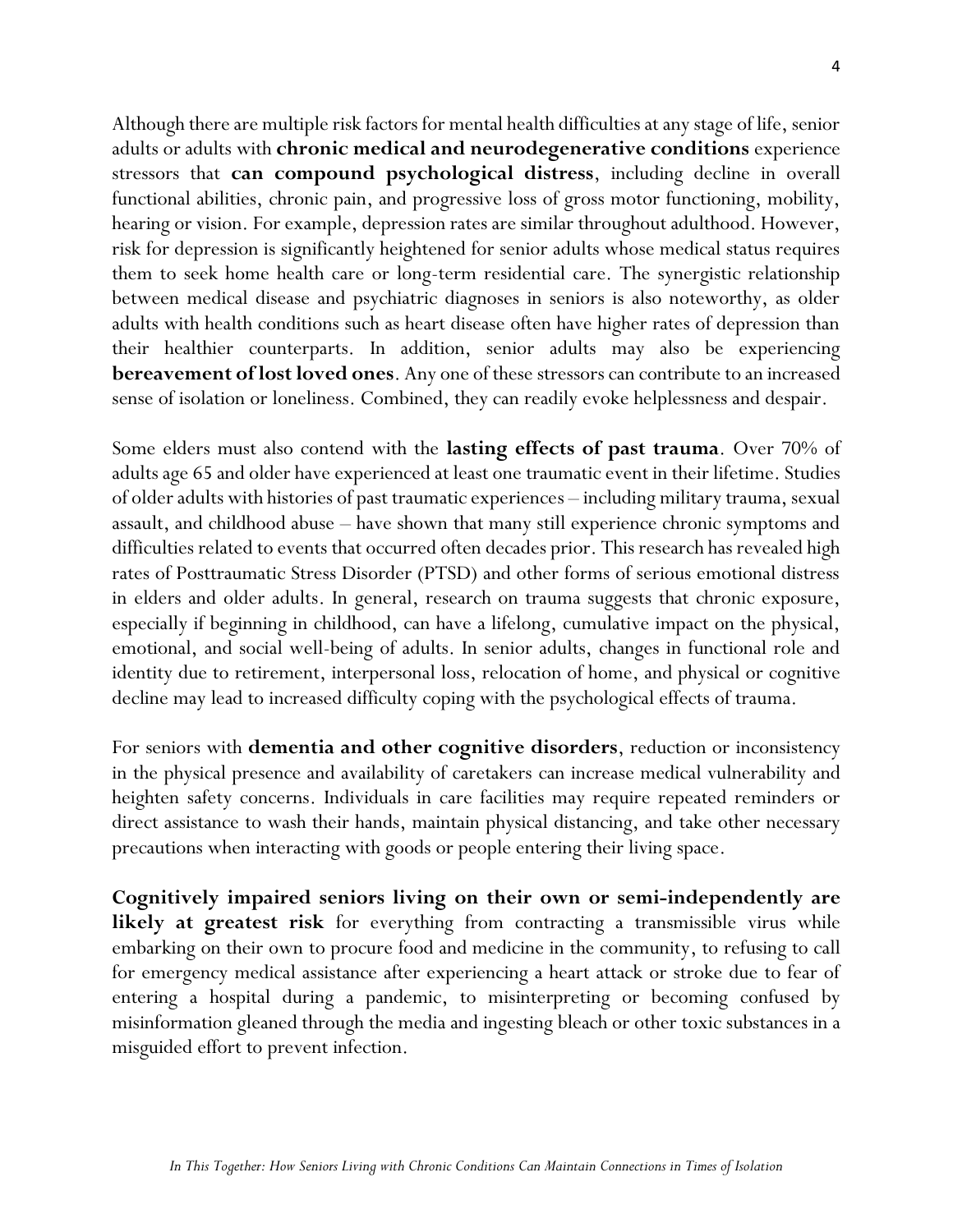Even in the absence of such serious outcomes, many seniors with cognitive decline are likely to experience a general sense of increased anxiety, confusion, or distress with the **disruption of the patterns and routines that have previously been regulating and organizing** in their daily life.

Supporting the psychological care of older adults can be complex, as there can be increased stigma in acknowledging psychological vulnerability in older generations. Simultaneously, senior adults embody incredible resilience and emotional maturity, with an abundance of life experience, skill, and wisdom. Given this coexistence of risk and protective factors, including the prevalence of emotional and social support needs, it is particularly important to hold these realities in mind while considering the current state of isolation of seniors during this public health crisis.

# **SENIORS LIVING WITH CHRONIC CONDITIONS DURING A TIME OF GLOBAL CRISIS**

With so much uncertainty about when and how daily life will return to normal, many people may be feeling that they lack control. For seniors who found themselves feeling stuck before the pandemic due to isolation and/or illness and dependence on caregivers, **feelings of powerlessness** and vulnerability may now be even more acute. Many seniors may also struggle with **feelings of guilt** about needing others assist them with activities of daily living, especially if that may put their loved ones at greater risk of contracting COVID-19. Older adults who have struggled with persistent depression, anxiety, or the impact of trauma have often already experienced powerlessness, guilt, and a lack of agency in their lives. The current pandemic conditions can magnify these feelings for some seniors. This is part of the new reality that family and caregivers will need to be sensitive to as they communicate with and respond to seniors.

Another concern of seniors and their families that has been exacerbated by this crisis is an **uptick in scams** preying on fears of the COVID-19 pandemic, which may disproportionately target seniors. For those fraught with chronic anxiety, tactics that prey on survival-based fears could lead to financial peril.

Obtaining **basic needs** such as food and medicine can be daunting for seniors when the official recommendation is to avoid going out in public. Obtaining care for existing conditions without risking exposure to COVID-19 is also anxiety inducing.

Many seniors are feeling particularly **disconnected** from their family and friends and are even more socially isolated than in the past. For those who lack computers or smartphones or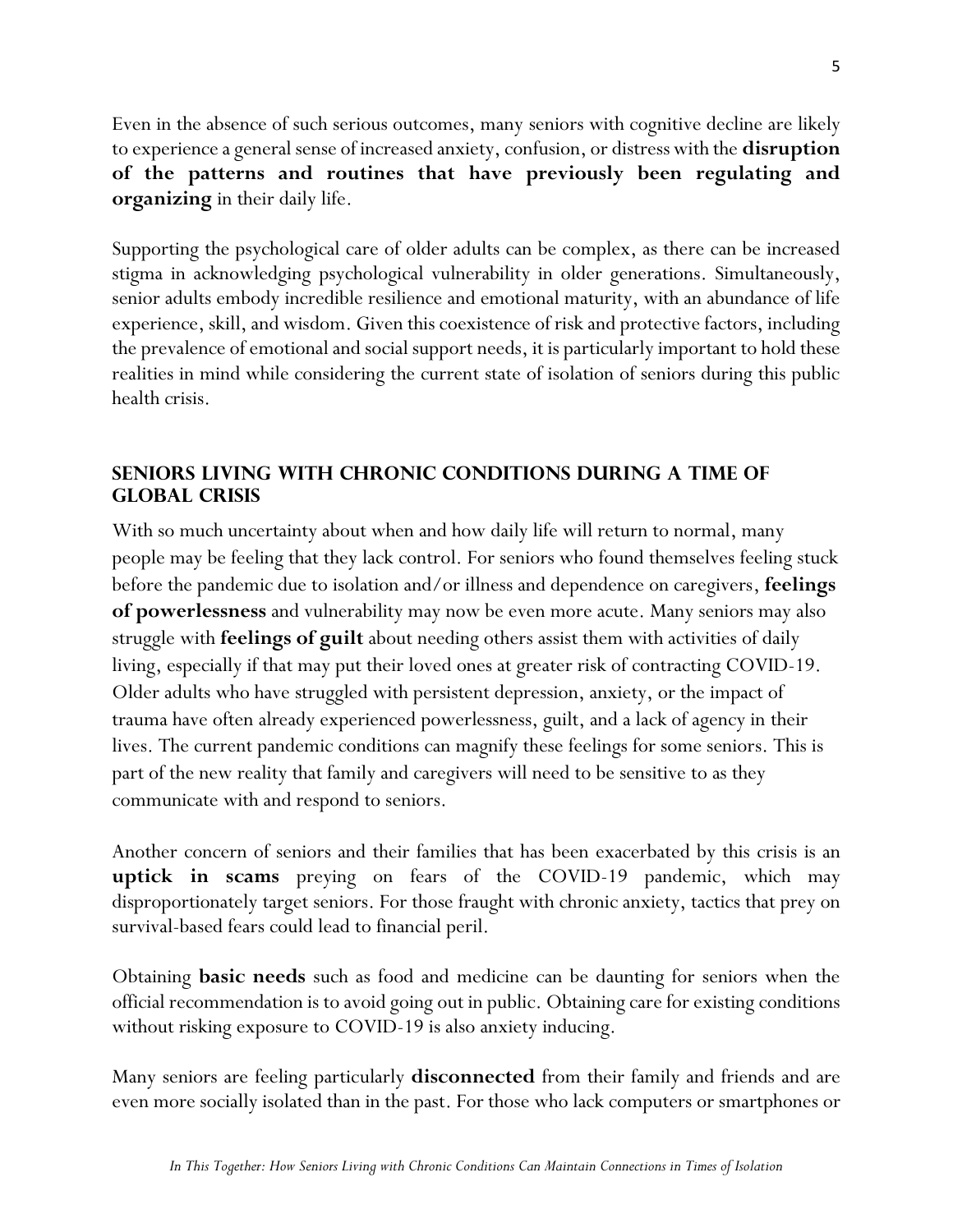who are not technologically savvy, staying connected can be especially difficult. *"Zoom meetings are great, but this population often doesn't have computers,"* explains Doreen Arnfield, Director of the Amesbury Council on Aging in Amesbury, Massachusetts.

Community resources and service organizations such as **councils on aging and senior centers** are navigating this uncharted territory as well, figuring out how to connect with people when their work has traditionally been face-to-face. As senior centers and day health facilities have had to close their doors, there has also been a marked decrease in physical fitness, wellness, and social activities available to seniors. These facilities provide critical support services, both to seniors as well as their caregivers, who are currently unable to leverage the support offered by day health centers to give them a break or offer hands-on learning opportunities.

Many of the concerns above also apply to **seniors in residential settings** such as nursing homes or assisted living facilities. When visitors are not allowed, residents face increased isolation and challenges staying connected with their loved ones. Onsite wellness and social activities are being discontinued to encourage social distancing, and to allow staff to focus on immediate health needs. As Joyce Shannon, CEO of Nevins Family of Services in Methuen, Massachusetts remarked: *"all of us at Nevins are completely focused on the complicated day to day task of keeping our residents and employees safe."* In the midst of a global health crisis, facilities become preoccupied with doing everything they can, often with limited resources, to limit and prevent contagion.

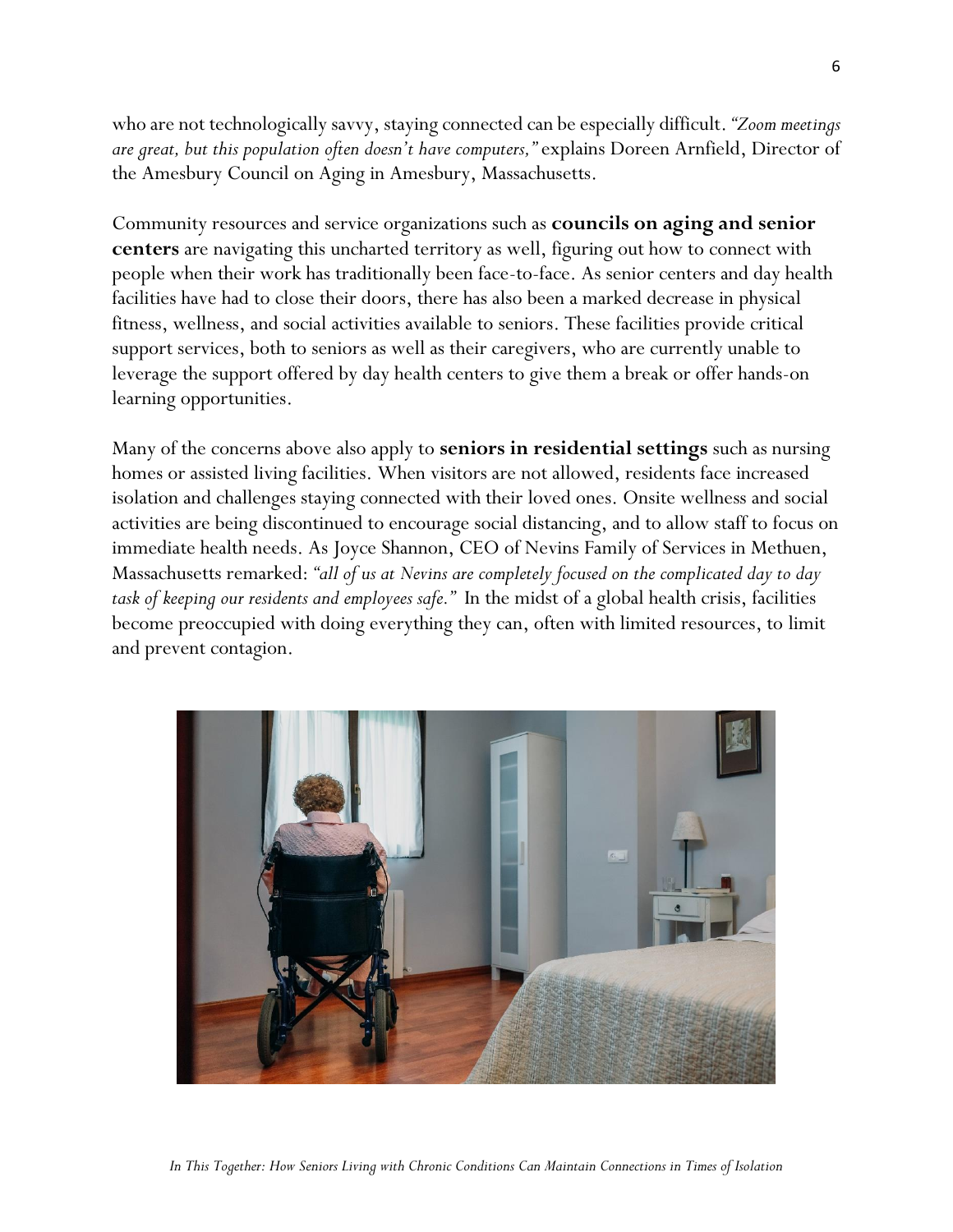### **STRATEGIES TO HELP SENIORS MAINTAIN A SENSE OF CONTROL AND REMAIN ENGAGED**

At a time when activities outside the home are limited, seniors, their caregivers, and community organizations are looking for alternatives to help meet their needs and alleviate the physical and mental toll that the COVID-19 pandemic is having. First and foremost, it is important to note that caregivers will be faced with difficult decisions day-to-day about **how to best protect** the **physical and emotional health** of their loved ones, **when at times those needs will feel at odds with one another.**

### **Supporting daily functions and resources:**

- **Sustain a sense of identity amid crises.** For many seniors, it has been found that passions, talents, and interests throughout life continue to sustain wellness, life satisfaction, and memory in older adulthood. Even for those coping with cognitive decline, exposure to familiar music or art, favorite films, or photo albums of loved ones can elevate mood and stimulate engagement and energy. Finding ways to keep seniors engaged with access to sources of personal identity might serve as a buffer to some of the temporary loss of outside activity.
- **Maintain daily routine**. Support the routines of senior adults, even if it means developing a new, temporary daily rhythm during this time of sequestering. This is particularly essential for individuals living with dementia, who may need extra verbal or written reminders to remember important hygienic practices, medications, and exercise from one day to the next.



• Maintain **connection with your community**. If you are feeling isolated from friends and loved ones, schedule daily or weekly video, phone, or text chats with people who bring you joy and comfort. Find out if local senior centers are hosting remote activities or checking in on residents and ask to be added to their list.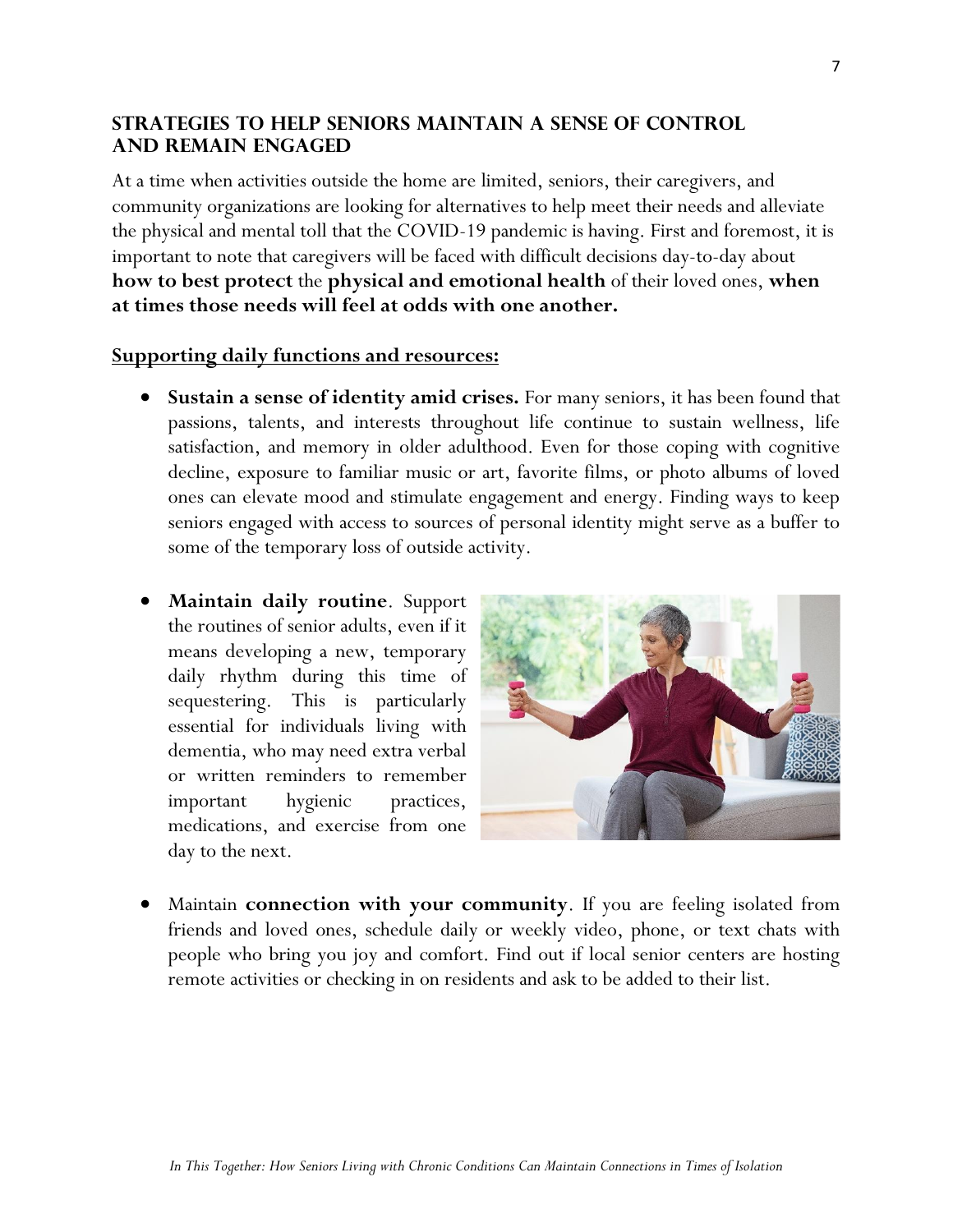- **Preserve emotional closeness while physically distancing**. The increased sense of isolation during this time can feel devastating for some who are already suffering from loneliness and long for moments of connection with adult children, grandchildren, extended family members, or residential facility staff with whom they feel connection. For those living at home who cannot have visitors, regular phone calls or video calls might function as an emotional lifeline during this period of physical distancing. For seniors in residential facilities, it is likely that staff must work in a manner that is less physically connected than usual. Staff who may have previously offered hugs or physical comfort have had to adapt daily care to minimize touch and reduce the risk of infection; however, this does not have to mean emotional distancing. Staff may consider spending time sitting at a safe distance in the elder's space and sharing time and conversation.
- **Get outside**. Be sure to follow recommendations from local officials, but movement and fresh air, even just sitting on the porch for a change of scenery, can be beneficial.
- **Look online**. Gyms, arts and theater organizations are offering online programming for different ages and interests, many for free, including symphony orchestra performances and Broadway plays and musicals. Some offer suggestions for activities or projects, while others offer participatory groups where participants can meet and discuss over video. Libraries are posting resources for patrons to keep busy, including genealogy research materials, historical document databases for online users to research their homes, and online book clubs. Many religious services have moved online as well.

### **Finding the help you need:**

• **Asking for and accepting help is important**. Identify the people in your life who would be accepting and supportive if you reached out in need or for solace, encouragement, or non-judgmental listening. Contact a trusted friend, family member, mentor, physician, therapist, or spiritual leader in your community. Involve available family members or neighbors, if necessary, to help with errands.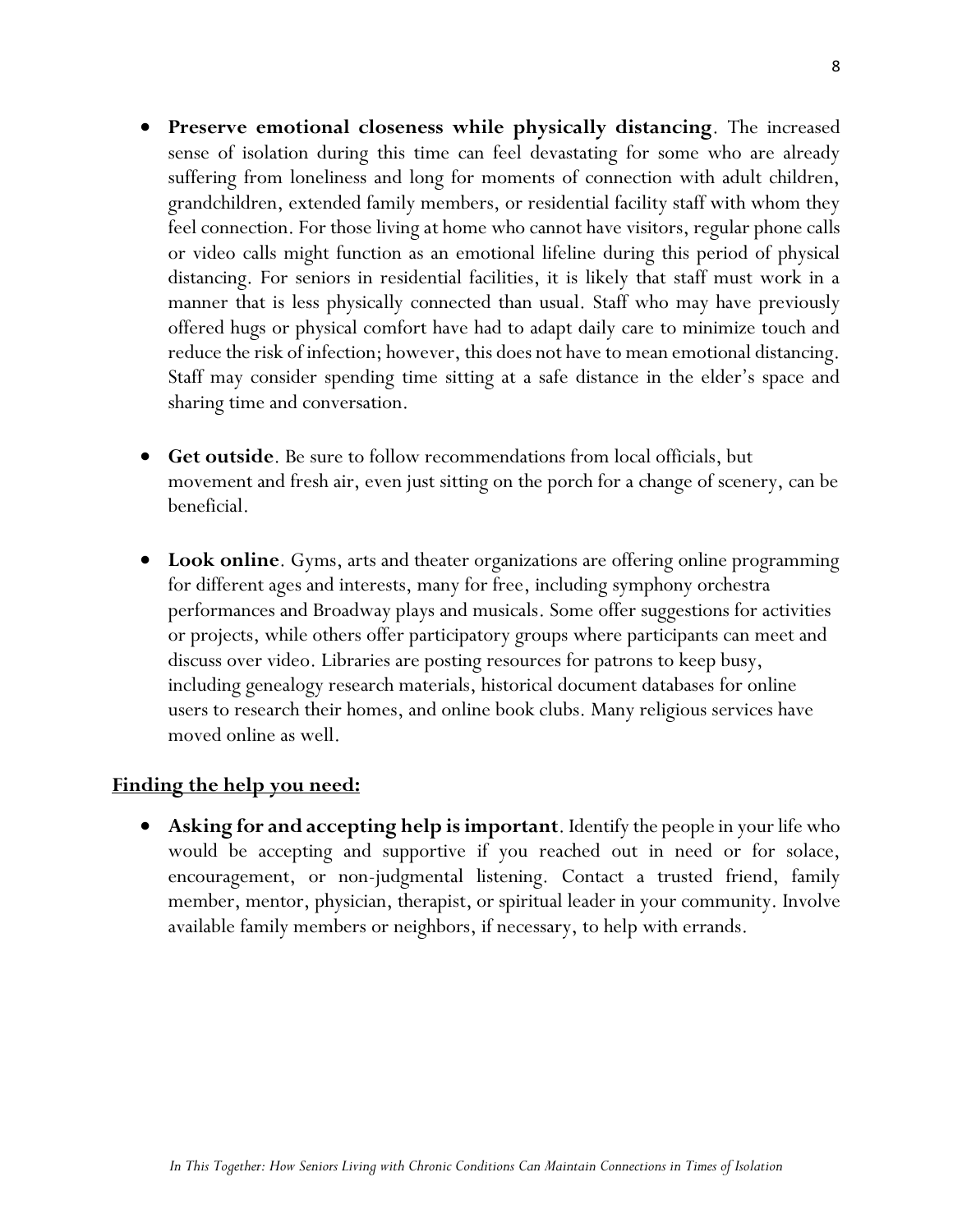

- **You may find you need assistance accessing basic supplies.** Many stores offer special hours for seniors or immunocompromised individuals to reduce their risk of exposure to COVID-19. If you are unable to shop for yourself, Meals on Wheels, food banks or store deliveries may need to be arranged to provide sufficient nutrition. For those facing food insecurity, some cities or local churches are offering meal programs, including to homebound residents.
- Take care of your health. It is recommended to make sure a loved one knows what prescriptions you are taking and what medical supplies you need, and let them help make sure you have a sufficient amount, either by visiting the pharmacy for you or helping arrange a pharmacy delivery. Additionally, many medical practices are increasing the availability of telemedicine, enabling them to connect with patients remotely by phone or video for some conditions.



*In This Together: How Seniors Living with Chronic Conditions Can Maintain Connections in Times of Isolation*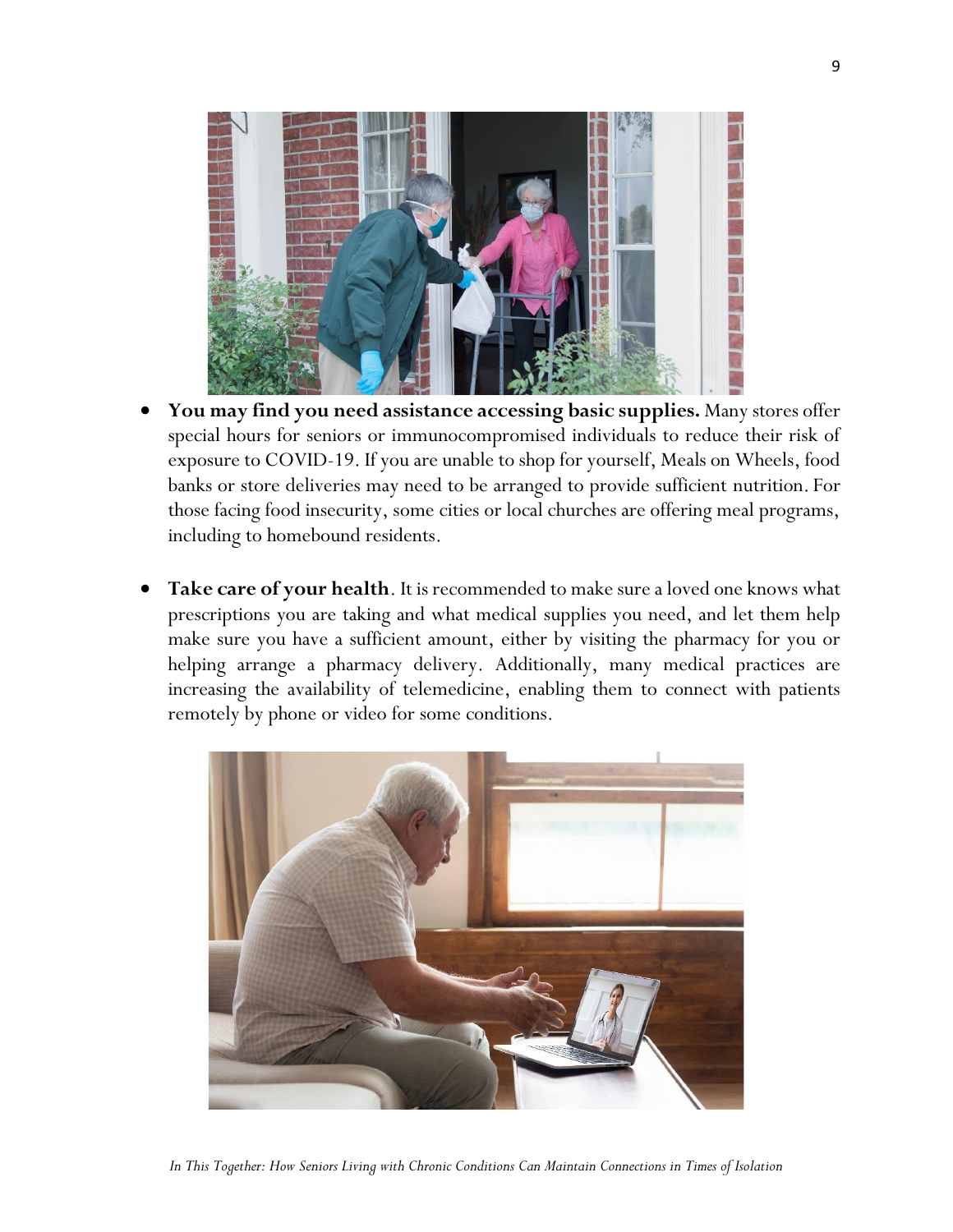- **Check what your local government is doing to support its senior residents**. Many municipalities are compiling lists of volunteers that can help with grocery delivery, medication pick-up, or phone calls to check in and have someone to talk to. There may also be measures in place to help with property tax bills and utilities.
- **Additional recommendations for self-care and coping strategies,**  particularly if you struggle with a history of painful past experiences, can be found in our companion resource: Coping Strategies for Complex Trauma Survivors [Contending with the Coronavirus \(COVID-19\) Pandemic](https://www.complextrauma.org/coping-strategies-for-complex-trauma-survivors-contending-with-the-covid-19-coronavirus-pandemic/) (available in English, Spanish and French).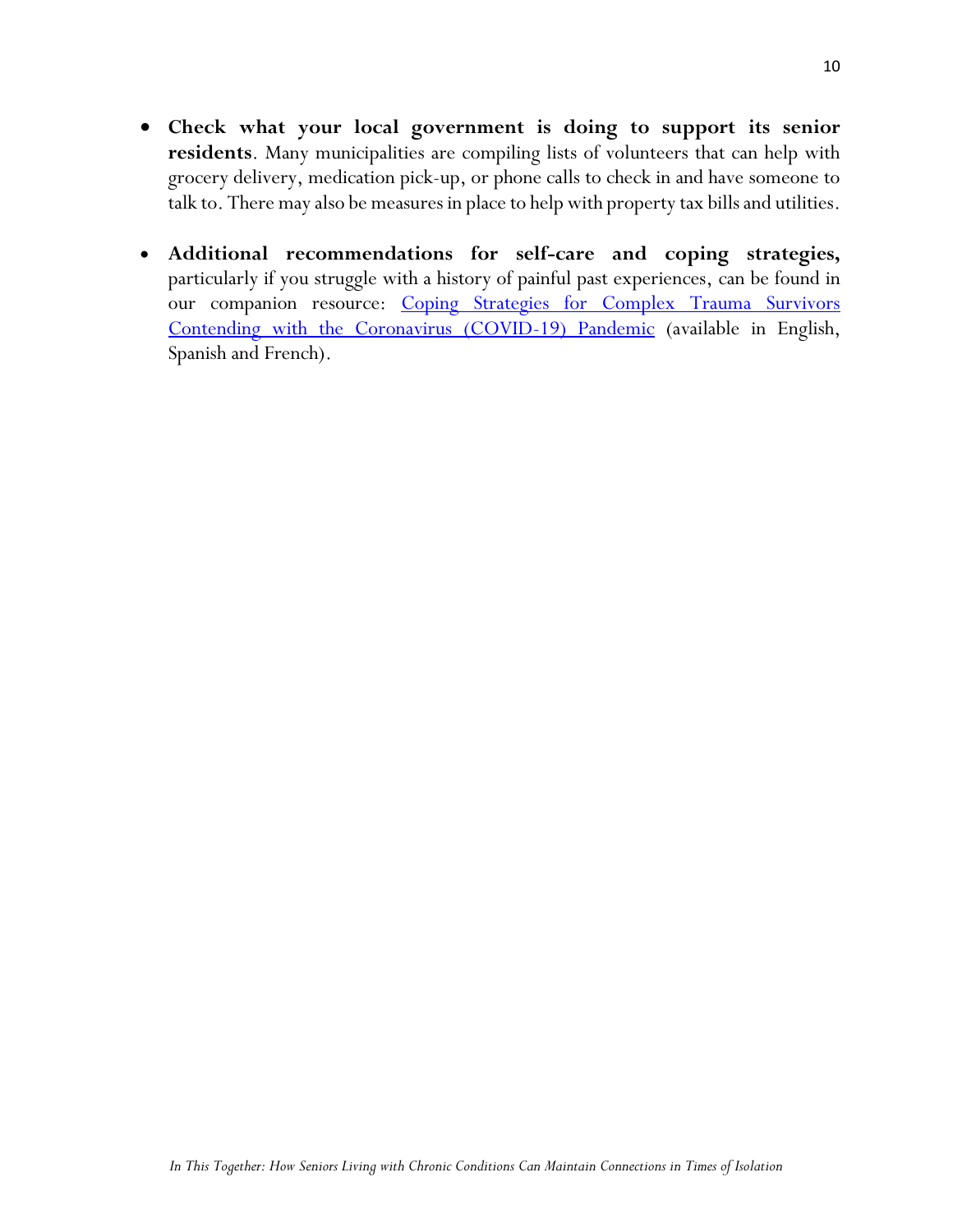## **MAINTAINING CONNECTIONS AND MANAGING INFORMATION An Example from the Amesbury Council on Aging in Massachusetts**

Although many programs have suspended their in-person operations, cities and local organizations have been finding creative solutions to continue to serve their clients. One such example is the Amesbury Council on Aging in northeast Massachusetts, a partner organization of the Foundation Trust.



The Amesbury Council on Aging received a gift from the Foundation Trust in 2019 which allowed them to purchase a number of iPads for use in their day program. Although their doors are currently closed due to COVID-19, they continue to use the iPads to be progressive in their outreach and future planning. Explains Doreen Arnfield, Director of the Amesbury Council on Aging, *"I believe our last day of programming was March 19th. However, since my entire staff is working from home, the tablets have been very helpful to a couple of my staff which enabled them to continue their work and stay connected with our seniors. In addition, the tablets are used to research additional activity programming ideas for when we resume normalcy."*

For Arnfield, the crux of the issue is *"how do we stay connected in this new world?"* She notes that before the COVID-19 crisis, the Council on Aging reached people through home visits and in-person programming, both of which are currently not advisable. Instead, they have shifted to phone calls and telehealth, hoping that they can continue to positively impact the lives of the over 4,000 seniors they serve. Above all, they want people to know that *"we're still here, just in a different way."*

Staff from the Amesbury Council on Aging are all working from home, working on creative ways to engage with seniors in their community. *"We are trying to think of ways to maintain a connection and offer reassurance,"* comments Arnfield. Arnfield noted that switching to a technology-based approach has not been easy for everyone, and that there is a learning curve, both for staff as well as the seniors they serve. However, they have had success conducting weekly calls to families in their Greenleaf Supportive Day program, as well as to other seniors and their families in Amesbury, to help combat social isolation. *"Even just having someone willing to listen is so important,*" says Arnfield. They also are sending newsletters with ideas for things to do at home, and plan to send *"thinking of you"* cards, starting with their most vulnerable populations, then expanding to their full list of seniors in the area.

The Amesbury Council on Aging wants to continue to be a trusted source of information to connect older adults to resources that can help them during the COVID-19 crisis. Arnfield shared that *"we are getting flooded with resources, which is great. We're doing information management, getting the resources into the hand of the people that want and need them. The only difference is we're just not doing it in person right now."*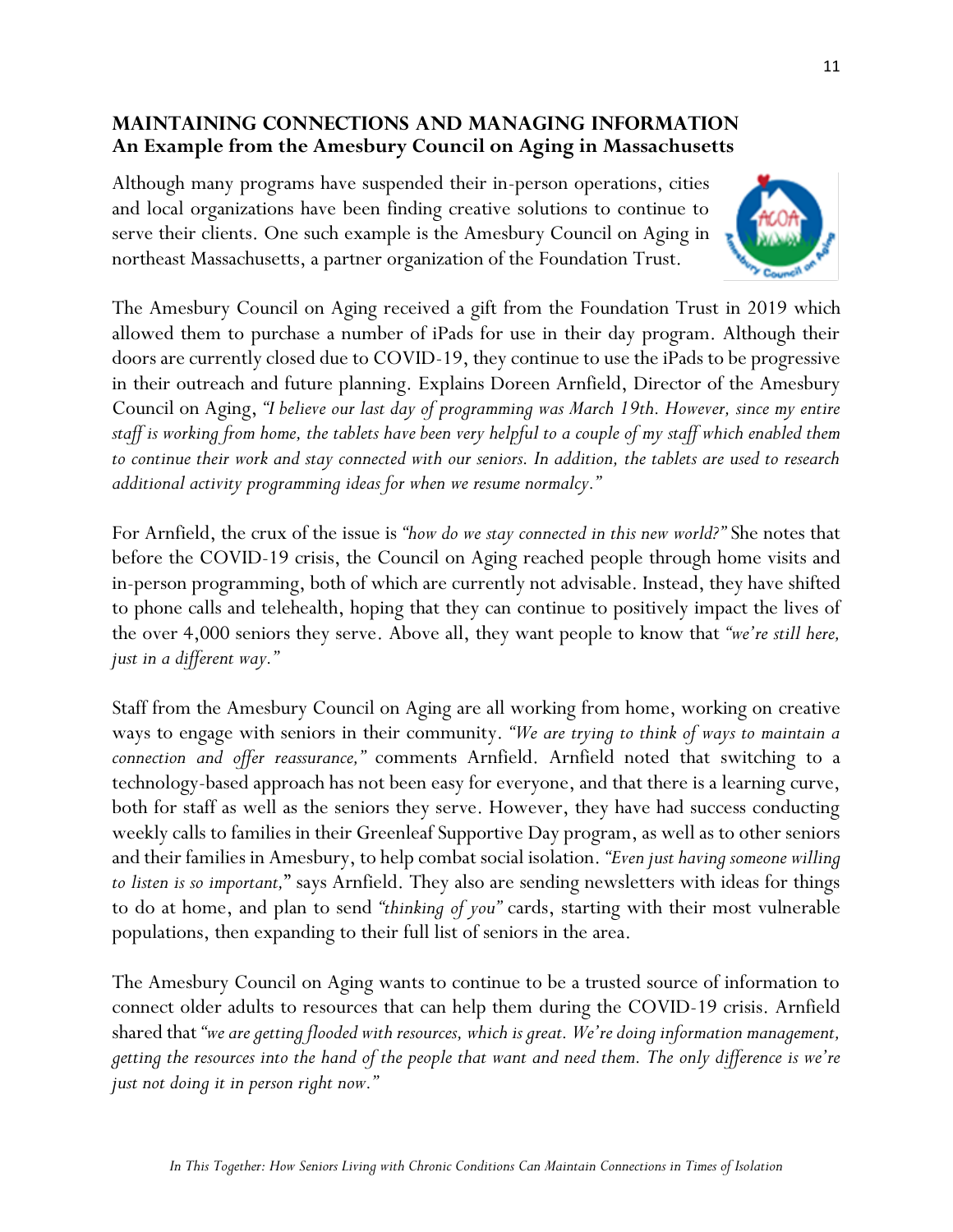When physical distancing requirements are lifted and life regains a sense of normalcy, Arnfield hopes people will have a better understanding of the role and value of councils on aging and senior centers. *"People often think of senior centers as a place to go play BINGO, but we're so, so much more. There is a lot of good mental health support and more social work takingplace than people realize,"* says Arnfield.

The unflagging efforts being made by local direct-service organizations demonstrate their ongoing importance to seniors' health and well-being, even from afar. It is a reminder that even if we cannot physically be together, there are still numerous ways to support and nurture vulnerable members of our communities.

#### **About the Foundation Trust**



The Foundation Trust is committed to restoring dignity and quality of care for adults living with chronic conditions. To date, the Foundation Trust has supported programs that empower adults struggling with chronic mental illness, cognitive decline and degenerative conditions, that increase community access and engagement, decrease social

isolation, and foster wellness. Services of particular interest include **FOUNDATION TRUST** suicide prevention; in-home support and assistance; and community integration, fitness, arts or other strength-based programming for adults living in residential or congregate care settings. Learn more about our work in this track and others at <u>www.foundationtrust.org</u>.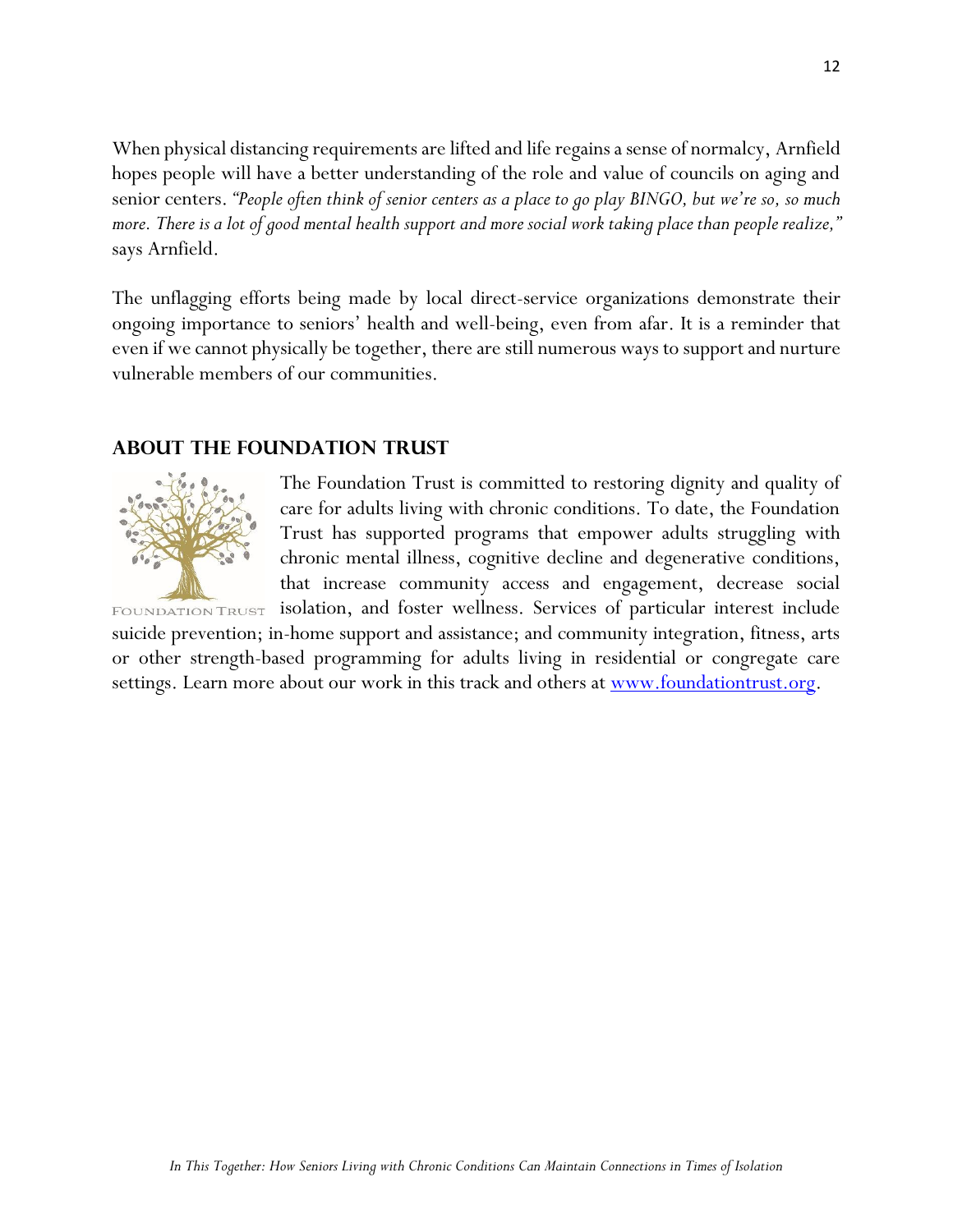# **REFERENCES AND ADDITIONAL RESOURCES**

Below is a selection of articles and online resources that helped inform this guide. While some of the resources are specific to Massachusetts, similar support can be found, particularly from Councils on Aging, across states and municipalities.

- Alzheimer's Association: COVID-19: Tips for Dementia Caregivers: [https://www.alz.org/help-support/caregiving/coronavirus-\(covid-19\)-tips-for](https://www.alz.org/help-support/caregiving/coronavirus-(covid-19)-tips-for-dementia-care)[dementia-care](https://www.alz.org/help-support/caregiving/coronavirus-(covid-19)-tips-for-dementia-care)
- Amesbury Council on Aging:<https://www.amesburyma.gov/council-on-aging>
- Centers for Disease Control and Prevention (CDC): Alzheimer's Disease and Health Aging:<https://www.cdc.gov/aging/mentalhealth/depression.htm>
- Centers for Disease Control and Prevention (CDC): Coronavirus Disease 2019 (COVID-19): Daily Life Coping: [https://www.cdc.gov/coronavirus/2019](https://www.cdc.gov/coronavirus/2019-ncov/daily-life-coping/managing-stress-anxiety.html?CDC_AA_refVal=https%3A%2F%2Fwww.cdc.gov%2Fcoronavirus%2F2019-ncov%2Fprepare%2Fmanaging-stress-anxiety.html) [ncov/daily-life-coping/managing-stress](https://www.cdc.gov/coronavirus/2019-ncov/daily-life-coping/managing-stress-anxiety.html?CDC_AA_refVal=https%3A%2F%2Fwww.cdc.gov%2Fcoronavirus%2F2019-ncov%2Fprepare%2Fmanaging-stress-anxiety.html)[anxiety.html?CDC\\_AA\\_refVal=https%3A%2F%2Fwww.cdc.gov%2Fcoronavirus%](https://www.cdc.gov/coronavirus/2019-ncov/daily-life-coping/managing-stress-anxiety.html?CDC_AA_refVal=https%3A%2F%2Fwww.cdc.gov%2Fcoronavirus%2F2019-ncov%2Fprepare%2Fmanaging-stress-anxiety.html) [2F2019-ncov%2Fprepare%2Fmanaging-stress-anxiety.html](https://www.cdc.gov/coronavirus/2019-ncov/daily-life-coping/managing-stress-anxiety.html?CDC_AA_refVal=https%3A%2F%2Fwww.cdc.gov%2Fcoronavirus%2F2019-ncov%2Fprepare%2Fmanaging-stress-anxiety.html)
- Centers for Disease Control and Prevention (CDC): Coronavirus Disease 2019 (COVID-19): Guidance for Care Facilities: [https://www.cdc.gov/coronavirus/2019-ncov/hcp/long-term](https://www.cdc.gov/coronavirus/2019-ncov/hcp/long-term-care.html?CDC_AA_refVal=https%3A%2F%2Fwww.cdc.gov%2Fcoronavirus%2F2019-ncov%2Fhealthcare-facilities%2Fprevent-spread-in-long-term-care-facilities.html)[care.html?CDC\\_AA\\_refVal=https%3A%2F%2Fwww.cdc.gov%2Fcoronavirus%2F2](https://www.cdc.gov/coronavirus/2019-ncov/hcp/long-term-care.html?CDC_AA_refVal=https%3A%2F%2Fwww.cdc.gov%2Fcoronavirus%2F2019-ncov%2Fhealthcare-facilities%2Fprevent-spread-in-long-term-care-facilities.html) [019-ncov%2Fhealthcare-facilities%2Fprevent-spread-in-long-term-care](https://www.cdc.gov/coronavirus/2019-ncov/hcp/long-term-care.html?CDC_AA_refVal=https%3A%2F%2Fwww.cdc.gov%2Fcoronavirus%2F2019-ncov%2Fhealthcare-facilities%2Fprevent-spread-in-long-term-care-facilities.html)[facilities.html](https://www.cdc.gov/coronavirus/2019-ncov/hcp/long-term-care.html?CDC_AA_refVal=https%3A%2F%2Fwww.cdc.gov%2Fcoronavirus%2F2019-ncov%2Fhealthcare-facilities%2Fprevent-spread-in-long-term-care-facilities.html)
- Elder Services of the Merrimack Valley and North Shore: https://www.esmy.org/
- Federal Trade Commission (FTC): Coronavirus Scams: What the FTC is Doing: <https://www.consumer.ftc.gov/features/coronavirus-scams-what-ftc-doing>
- Massachusetts Councils on Aging (MCOA): Coronavirus FAQs: <https://mcoaonline.com/coronavirus/faqs/>
- Massachusetts Councils on Aging (MCOA): Great Info for your Low Vision and Hearing Impaired Seniors: [https://mcoaonline.com/2020/04/07/support-for-low](https://mcoaonline.com/2020/04/07/support-for-low-vision-and-hearing-impaired/)[vision-and-hearing-impaired/](https://mcoaonline.com/2020/04/07/support-for-low-vision-and-hearing-impaired/)